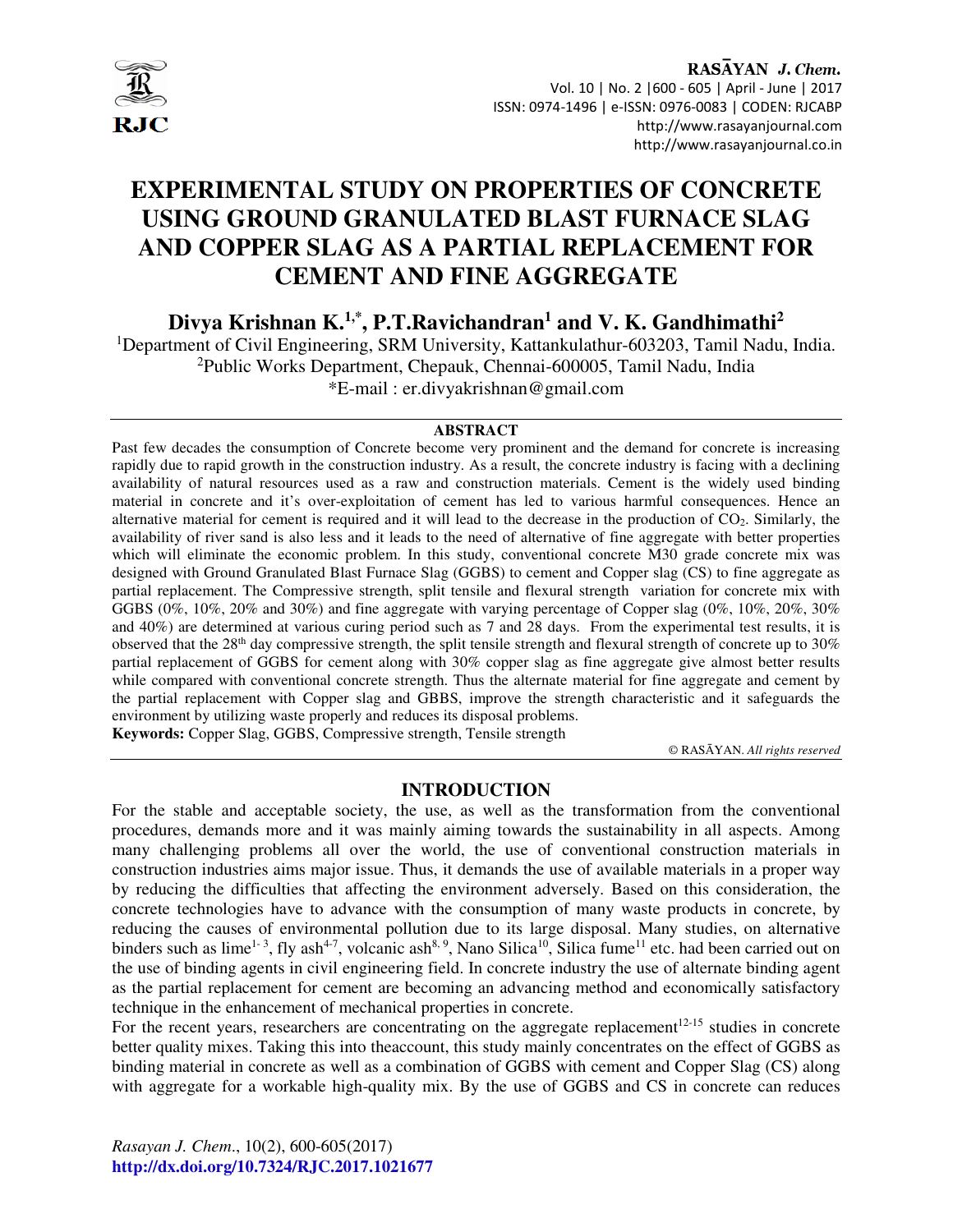environmental issues related to its disposal and use of GGBS as binding material lowers the liberation of heat by consumption of large quantity of cement in construction activities.

## **EXPERIMENTAL**

Ordinary Portland Cement (OPC) of grade 43, natural sand less than 4.75mm size and coarse aggregate up to size range 20mm are used in this study. Both the fine and coarse aggregates used met the IS gradation <sup>16</sup>requirements. Along with these materials, cement and fine aggregate are partially replaced with Ground Granulated Blast furnace Slag (GGBS) and Copper Slag (CS) respectively. GGBS is a slag obtained as aby-product of iron and steel manufacturing from a blast furnace. CS is also an industrial byproduct material produced from the copper extraction process. For this study M30 grade concrete mix was designed with partial replacement of cement with GGBS (0%, 10%, 20% and 30%) and fine aggregate with CS (0%, 10%, 20%, 30% and 40%). Once the casting of all the concrete specimens are over, it were demoulded after 24 hours, and placed in the curing tank till the period of testing time. For each combination of mixes three specimens were prepared and tested for the precise values. The mechanical properties of each concrete mixture was evaluated with respect to compressive strength, splitting tensile strength and flexural strength of hardened concrete<sup>17, 18</sup> at curing periods of 7 and 28 days.

# **RESULTS AND DISCUSSIONS**

### **Compressive strength**

Compressive strength test was carried out with different percentage of GGBS as partial replacement of cement in concrete specimens and the strength results are measured at 7 and 28 days are shown in Table-1. It revealed that the compressive strength of GGBS blended concretes was decreases with the increase in the addition of GGBS. With 30% GGBS for cement replacement, showed that the compressive strength of concrete was decreased to 32N/mm<sup>2</sup> from 37 N/mm<sup>2</sup> value, so that rate of decrease in compressive strength is less and it confirms the use of GGBS as a binding material along with cement.

### **Effect of GGBS and CS on compressive strength of concrete**

The effect of GGBS as binder material and CS as fine aggregate concrete mixes are also studied and the results of combination mixes are tabulated in Table-2. From the results, it was clear that strength increases substantially compared to concrete with GGBS alone. It is due to the contributions from pozzolanic reactions of CS as well as GGBS.

The variations in 28th day compressive strength of GGBS and CS mixed concrete are shown in Fig.- 1.The result at 28 days of concrete indicated a significant improvement in strength compared with the control mix and the compressive strength value obtained for 30% GGBS with 30% CS shows the maximum value of 53 N/mm<sup>2</sup>.

| Table - T. Compressive sucrigui results of GODS mixed concrete at T and 26 days of curing. |                 |                                         |         |  |
|--------------------------------------------------------------------------------------------|-----------------|-----------------------------------------|---------|--|
| $GGBS\%$                                                                                   | Mix Designation | Compressive Strength, N/mm <sup>2</sup> |         |  |
|                                                                                            |                 | 7 Days                                  | 28 Days |  |
| $\gamma\%$                                                                                 | M1              |                                         |         |  |
| 10%                                                                                        | M <sub>2</sub>  | 28                                      | 36      |  |
| 20%                                                                                        | M7              | 29                                      | .54     |  |
| 30%                                                                                        | M12             |                                         |         |  |

Table - 1: Compressive strength results of GGBS mixed concrete at 7 and 28 days of curing.

# **Split Tensile Strength**

The split tensile strength tests were carried out on the 150mm diameter and 300mm height cylindrical specimens, which have prepared with GGBS and CS along with GGBS combinations of concrete mixes. Table-3 shows that the variations in split tensile strength values obtained at different curing periods of GGBS concrete specimens. The split tensile strength value shows an increase in strength of 4.29 N/mm<sup>2</sup> from conventional concrete strength value of 3.6 N/mm<sup>2</sup> .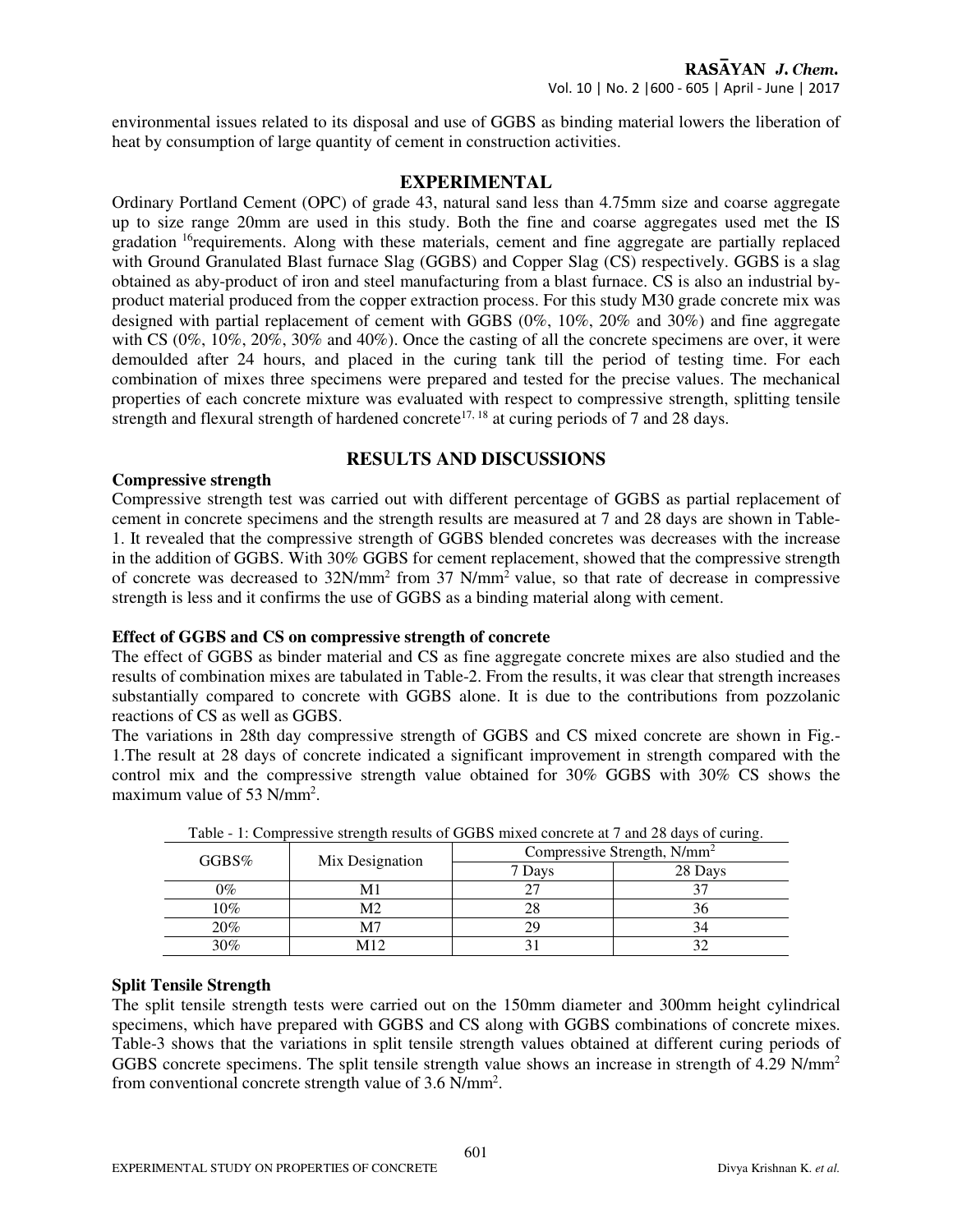# RASAYAN J. Chem.

### Vol. 10 | No. 2 |600 - 605 | April - June | 2017

#### **Effect of GGBS and CS on split tensile strength of concrete**

Split tensile strength on concrete mixes with GGBS along with cement and CS with fine aggregate was determined and test results are listed in Table-4. The values indicate an increase in strength than the control mix concrete due to increase in weight of CS content. At the curing period of 28 days, increase in GGBS and CS combinations results in an improvement of split tensile strength of 4.79N/mm<sup>2</sup> from the conventional concrete value of 3.6 N/mm<sup>2</sup> . This highest split tensile value was obtained with 30% GGBS and 30% CS concrete and the rate of increase was around 33% compared with conventional concrete.



Table - 2: Compressive strength results of GGBS and CS mixed concrete

Fig.-1: Effect of GGBS and CS percentages on 28<sup>th</sup> day compressive strength

### **Flexural Strength**

Flexural strength of concrete mixtures was determined at the ages of 7 and 28 days concrete on the beams of size 100×100×500mm prepared as per Indian standard and the results of GGBS mixed concrete are given in Table-5. At 28 days curing age, the flexural strength of 30% GGBS added concrete shows the strength of 4.4N/mm<sup>2</sup> and it was more than the conventional concrete strength value.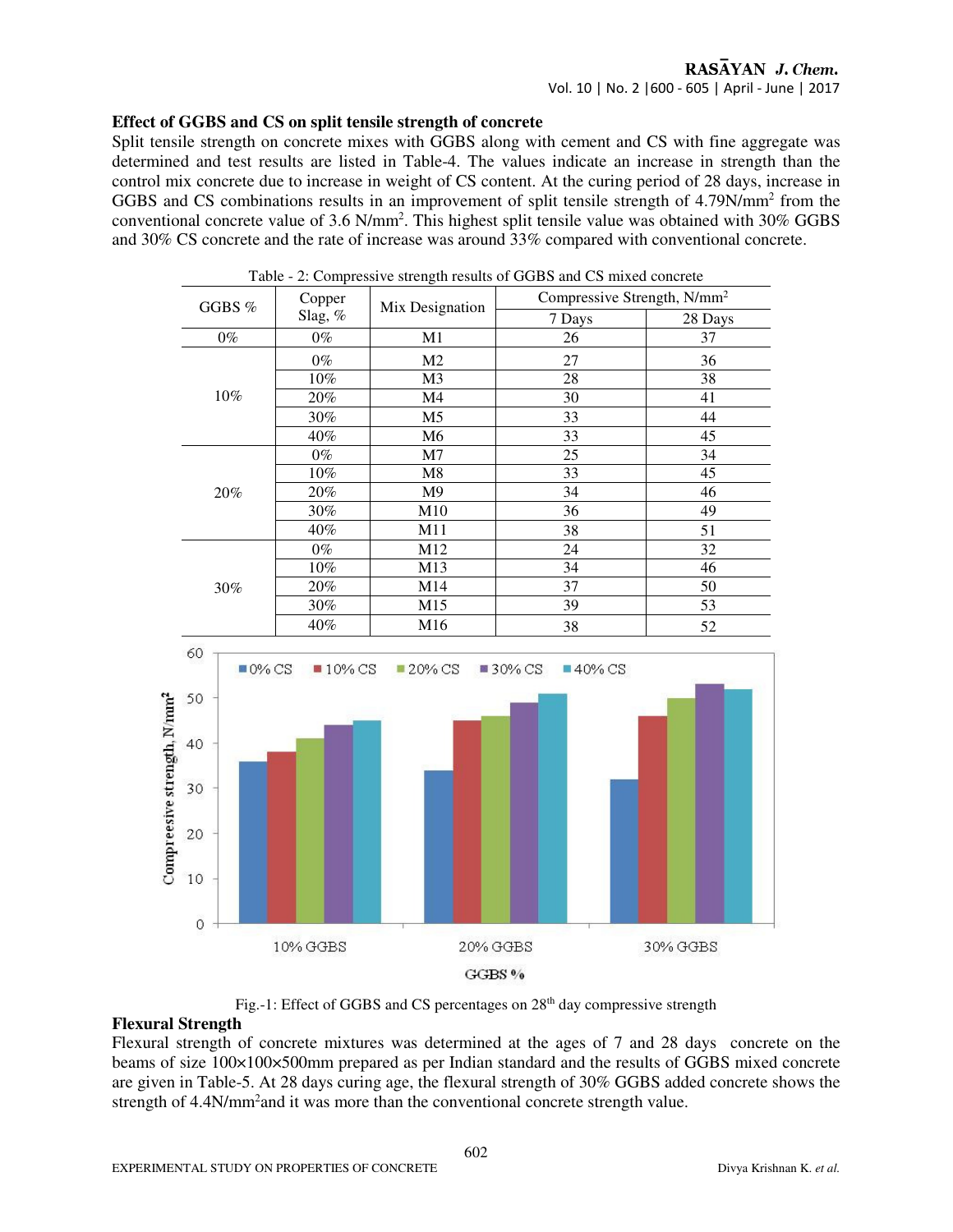# RASĀYAN J. Chem.

Vol. 10 | No. 2 |600 - 605 | April - June | 2017

| GGBS $%$ | Mix Designation | Split tensile Strength, N/mm <sup>2</sup> |         |
|----------|-----------------|-------------------------------------------|---------|
|          |                 | 7 Days                                    | 28 Days |
| 0%       | M1              | 2.66                                      |         |
| $10\%$   | M2              | 2.75                                      | 3.72    |
| 20%      | M7              | 2.88                                      | 3.99    |
| 30%      | M12             | 2.91                                      |         |

Table - 3: Split tensile strength results of GGBS mixed concrete at 7 and 28 days of curing

| Table - 4: Split tensile strength results of GGBS and CS mixed concrete |              |                 |                                           |         |  |
|-------------------------------------------------------------------------|--------------|-----------------|-------------------------------------------|---------|--|
| GGBS,%                                                                  | Copper Slag, | Mix Designation | Split tensile Strength, N/mm <sup>2</sup> |         |  |
|                                                                         | $\%$         |                 | 7 Days                                    | 28 Days |  |
| $0\%$                                                                   | $0\%$        | M1              | 2.66                                      | 3.6     |  |
|                                                                         | 0%           | M <sub>2</sub>  | 2.75                                      | 3.72    |  |
|                                                                         | $10\%$       | M3              | 2.83                                      | 3.83    |  |
| $10\%$                                                                  | 20%          | M4              | 2.97                                      | 4.01    |  |
|                                                                         | 30%          | M <sub>5</sub>  | 3.18                                      | 4.3     |  |
|                                                                         | $40\%$       | M6              | 3.46                                      | 4.67    |  |
| 20%                                                                     | $0\%$        | M <sub>7</sub>  | 2.95                                      | 3.99    |  |
|                                                                         | $10\%$       | M8              | 3.05                                      | 4.12    |  |
|                                                                         | 20%          | M9              | 3.17                                      | 4.29    |  |
|                                                                         | 30%          | M10             | 3.26                                      | 4.41    |  |
|                                                                         | $40\%$       | M11             | 3.37                                      | 4.56    |  |
| 30%                                                                     | $0\%$        | M12             | 3.17                                      | 4.29    |  |
|                                                                         | $10\%$       | M13             | 3.23                                      | 4.37    |  |
|                                                                         | 20%          | M14             | 3.41                                      | 4.61    |  |
|                                                                         | 30%          | M15             | 3.54                                      | 4.79    |  |
|                                                                         | 40%          | M <sub>16</sub> | 3.34                                      | 4.52    |  |



Fig.-2: Effect of GGBS and CS percentages on 28<sup>th</sup> day split tensile strength

|  | Table - 5: Flexural strength results of GGBS mixed concrete at 7 and 28 days of curing. |
|--|-----------------------------------------------------------------------------------------|
|  |                                                                                         |

| $GGBS,\%$     | Mix Designation | Flexural Strength, N/mm <sup>2</sup> |         |  |
|---------------|-----------------|--------------------------------------|---------|--|
|               |                 | 7 Days                               | 28 Days |  |
| $\gamma_{\%}$ |                 | 3.08                                 |         |  |
| 10%           |                 | 212                                  |         |  |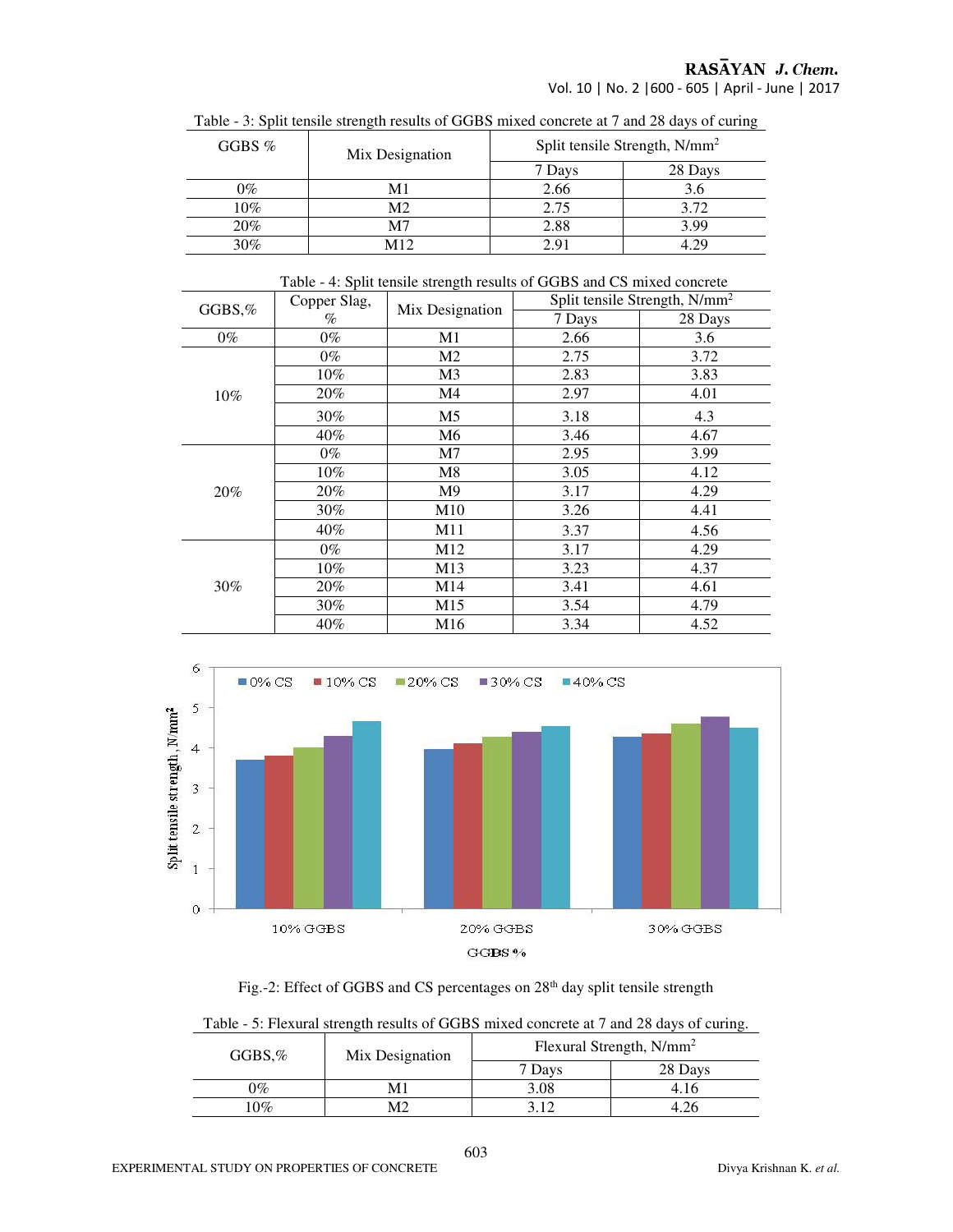RASAYAN J. Chem.

Vol. 10 | No. 2 |600 - 605 | April - June | 2017

| $\sim$<br>1% | --<br>- - - | т. ј |
|--------------|-------------|------|
| $v_0$        |             | ᠇    |

### **Effect of GGBS and CS on flexural strength of concrete**

Similar to compression and split tensile strength tests, flexural strength tests were also conducted on concrete specimens prepared with GGBS and CS. The results obtained for the various mix combinations are shown in Table-6. It was observed that for 30% GGBS with 30% CS replacement concrete specimen gives the considerable improvement in strength. Figure-3 presenting the variation in 28-day strength achievement of various proportions of concrete mixes.



Fig.-3: Effect of GGBS and CS percentages on 28<sup>th</sup> day flexural strength

| Table - 6: Flexural strength results of GGBS and CS mixed concrete |               |                                             |        |         |
|--------------------------------------------------------------------|---------------|---------------------------------------------|--------|---------|
| GGBS $%$                                                           | Copper Slag % | Flexural Strength, N/mm <sup>2</sup><br>Mix |        |         |
|                                                                    |               | Designation                                 | 7 Days | 28 Days |
| $0\%$                                                              | $0\%$         | M1                                          | 3.08   | 4.16    |
|                                                                    | $0\%$         | M2                                          | 3.12   | 4.26    |
|                                                                    | $10\%$        | M3                                          | 3.19   | 4.32    |
| $10\%$                                                             | 20%           | M4                                          | 3.31   | 4.47    |
|                                                                    | 30%           | M5                                          | 3.42   | 4.62    |
|                                                                    | $40\%$        | M6                                          | 3.46   | 4.67    |
|                                                                    | $0\%$         | M7                                          | 3.03   | 4.31    |
|                                                                    | $10\%$        | M8                                          | 3.46   | 4.67    |
| 20%                                                                | 20%           | M <sup>9</sup>                              | 3.49   | 4.72    |
|                                                                    | 30%           | M10                                         | 3.60   | 4.86    |
|                                                                    | $40\%$        | M11                                         | 3.66   | 4.95    |
| 30%                                                                | $0\%$         | M <sub>12</sub>                             | 2.95   | 4.40    |
|                                                                    | $10\%$        | M13                                         | 3.49   | 4.72    |
|                                                                    | 20%           | M14                                         | 3.63   | 4.91    |
|                                                                    | 30%           | M15                                         | 3.73   | 5.04    |
|                                                                    | 40%           | M <sub>16</sub>                             | 3.70   | 5.00    |

EXPERIMENTAL STUDY ON PROPERTIES OF CONCRETE **Divya Krishnan K.** et al.